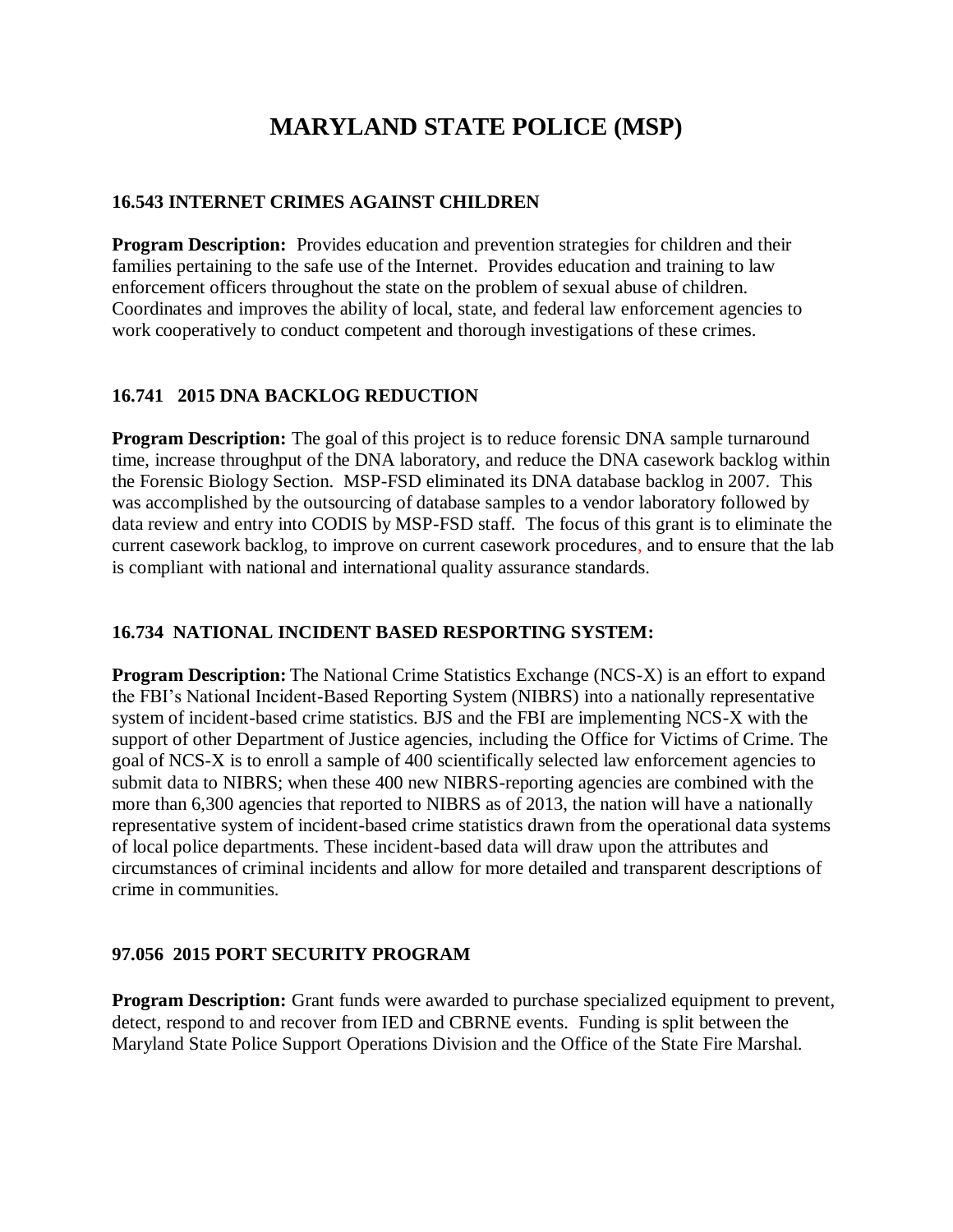#### **AA.W02 MARIJUANA ERADICATION**

**Program Description:** Uses aerial surveillance, intelligence gathering, confidential informants, and other sources of information to eradicate outdoor and indoor marijuana growing operations.

#### **97.067 INTELLIGENCE ANALYSIS CONTINUATION**

**Program Description:** The project seeks sustainment funding to retain seven (7) intelligence analysts - two (2) Counter Terrorism (CT), two (2)Critical Infrastructure, one (1) law enforcement (LE), one (1) Cyber Intelligence Analyst and one (1) fire and emergency medical services (FEMS) analysts, all with relevant training/experience and security clearances. These analysts are critical to meeting the 2010 NCR Strategic Plan Initiative 2.3 for improving information and intelligence sharing. The analysts will continue to vet, collate, analyze, and disseminate both strategic and tactical intelligence to Maryland and NCR partners. These analysts will continue to produce regular and ad hoc assessments.

#### **97.067 MOBILE VIDEO FOR FIRST RESPONDERS**

**Program Description:** Continue to build upon the architecture and solutions developed to further advance the architecture for securely publishing and distributing video; continue to plan, manage, architect, engineer, and support the video sharing solution such as helpdesk upgrades, and outreach for first responders and public safety personnel; allows for some continued growth for its members in sharing video across the NCR.

#### **97.067 MCAC PERSONNEL AND IT INFRASTRUCTURE**

**Program Description:** The Maryland Coordination and Analysis Center (MCAC), in developing a regional, vice strictly state-wide, perspective on operations, requires funding to both maintain the current level of operations, and further develop its regional support capability. This program allows the MCAC to maintain staffing for the Senior Intelligence Officer, who has oversight of the planning for the MCAC. The program also allows for two Information and Communications Technology (ICT) staff who manage the MCACs information systems and are responsible for developing the centers ICT capability. The training portion of the request allows staff to develop and maintain tradecraft, collaborate with other centers and customers as well as maintaining and further developing subject matter expertise in their given area of expertise.

#### **16.543 MSP ICAC PROGRAM: WOUNDED VETERANS:**

**Program Description:** To address the computer forensic capacity in the State of Maryland, the Maryland Internet Crimes Against Children Task Force (MDICAC) seeks to: 1) expand MD ICAC's forensic capacity by employing civilian forensic examiners (contractual), enhancing the ability of MD ICAC member agencies to have seized computers analyzed in a timely manner, 2)